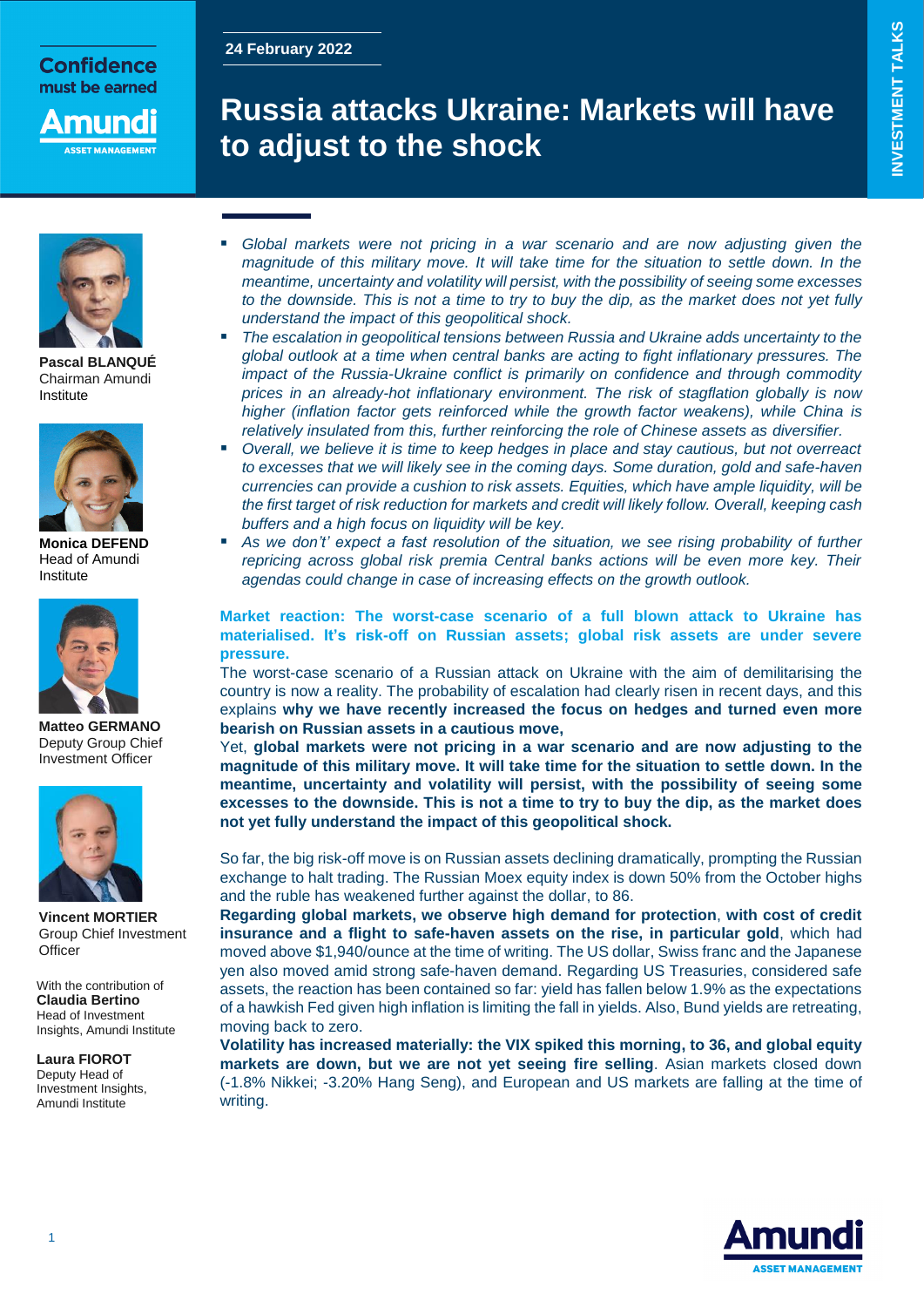

**S&P500 and Eurostoxx 50 in correction (around -14% from peak), Nasdaq approaching bear market (-20% from peak)**

Source: Amundi Institute on Bloomberg. Data as of 24 February 2022.

**We believe this is just the first leg of adjustment in a process that could persist in the next weeks**, depending on the evolution of the situation. Markets will reassess the situation in particular with regard to:

- **Sanctions and their implications**. We expect much harsher sanctions to follow from Europe and the US, harming the ability to trade Russian assets, therefore potentially causing further disruption in these markets. We don't expect to see major retaliation related to energy, as this is not in the interests of either Russia or Europe.
- **Oil price and commodity dynamics are key variables to watch.** Oil prices jumped above \$100/bbl for the first time since 2014. We will see an increase in negotiations to ensure sufficient supply to avoid an oil shock, with the possibility that Iran and Saudi Arabia open up reserves. An oil rise is a major source of inflationary risk at a time of already-hot global inflation. In addition, Russia is a global producer of other commodities (palladium, platinum and wheat for which Ukraine is also a top producer), where prices also are surging, adding inflationary pressure.
- **Rising probability of a stagflationary scenario – in particular, in Europe.** Europe is clearly more vulnerable to this geopolitical clash. This raises the risk of stagflation at a time when the ECB appears willing to continue its reduction of Quantitative Easing. Heavy reliance on natural gas from Russia for electricity production could represent a major risk in terms of a further drag on consumer purchasing power and higher input costs for companies. Regarding sector exposure, the most key Russian supplies to Europe are basic metals, chemical products and basic manufactured products, and in the current environment of still-high supply bottlenecks, high commodities prices, and more in general elevated input costs, this situation could represent drags for the EU economy in several sectors, especially those with high energy usage. Inflationary pressures will mechanically intensify with higher commodity prices, increasing the risk of stagflation and challenging ECB action. The need for diversifying the energy supply and gaining autonomy in strategic sectors is now critical within the European political agenda as is the need to increase common military spending for defence.
- **Reassessment of central bank policies.** A direct effect of the escalation in the Russia-Ukraine crisis is an increase in energy prices, which adds to inflationary pressures. However, a deterioration in the economic scenario will make it more difficult to act boldly.

**Global geopolitical equilibria will be redesigned, as will be the role of Nato.**

**Investment convictions. While markets readjust to the shock and assess the inflation and growth spillovers, we expect volatility to stay high. It is a time to keep hedges in place and stay cautious, but not overreact to excesses that we will likely see.**



*"Central banks will have to deal with higher inflation at a time of rising risks on growth outlooks. The risk of policy mistakes is rising".*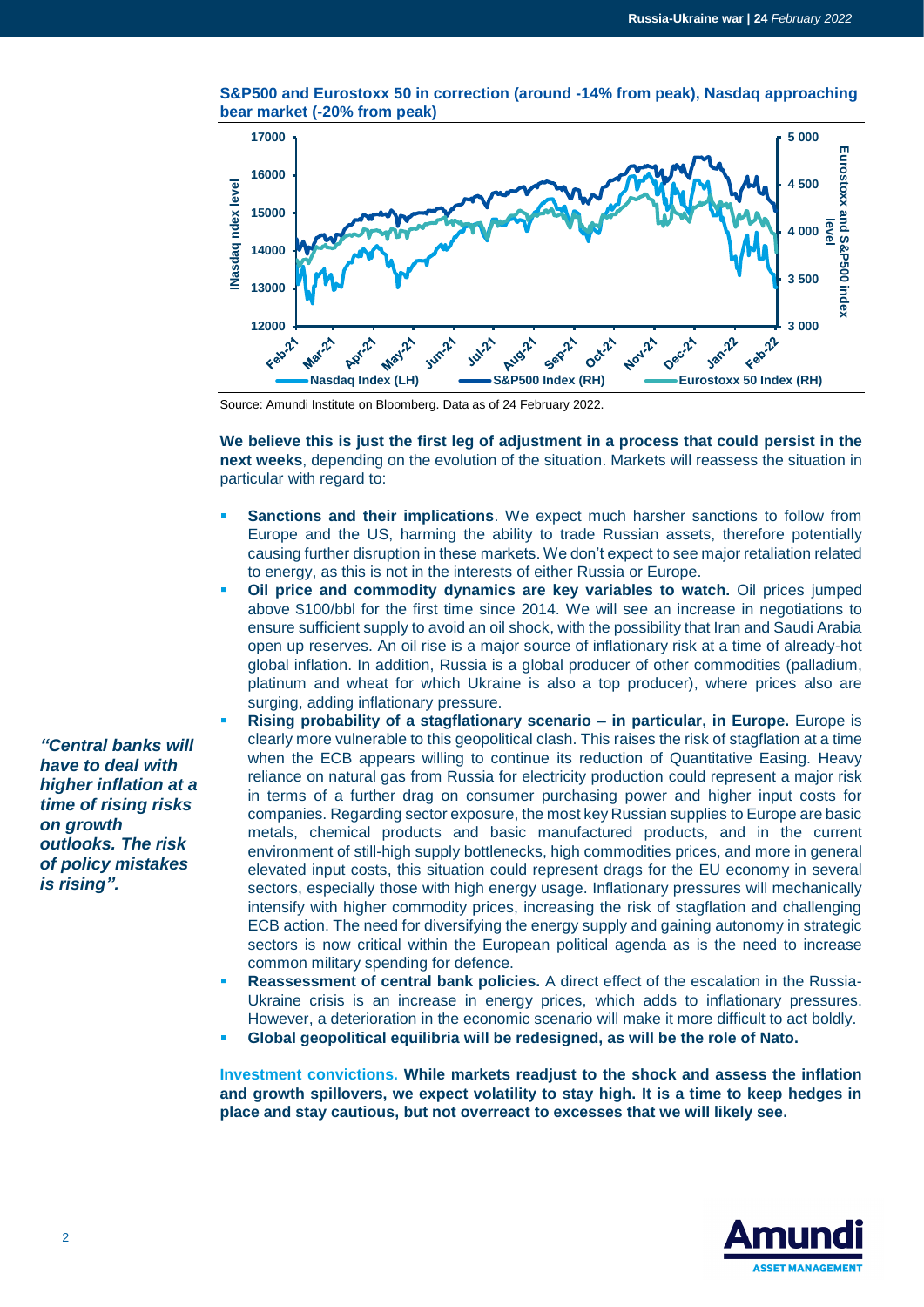*"Some duration, gold and safehaven currencies can provide a cushion to risk assets".*

**At the overall allocation level, it's time to keep hedges in place, with some tactical readjustments.** Protection is currently working, and as the market moves, we will need to readjust to even possibly lower downsides. Some overshooting in protection costs (for example, on the credit market) may also provide opportunities for some tactical readjustment. Nevertheless, this is not time to underestimate the possible escalation and remove hedges. **Overall, we continue to stay cautious**.

- **Within EM, we have become even more cautious on Russian and Ukraine, and the ruble** amid the risk of sanctions disrupting market liquidity. A critical point to follow is whether the index providers, MSCI and JPMorgan, could decide to kick Russian assets out of the index, forcing further unwinding of positions.
- **In global fixed income and EM bonds, we have tactically become more constructive on duration** (within a still short duration stance), as they act as safe-havens and help hedge risk assets exposure. In the past few days, we have also put in place protection in credit through CDS.
- In equities, we are monitoring single stocks exposure to Russia and we are continuously focusing on the inflation theme as a core driver.
- **We continue to strongly monitor liquidity across the board.** Market liquidity conditions appear to be resilient so far, with only small reductions in some EM and credit space, (expect for Russian assets where liquidity is disappearing).

### **Looking ahead: Focus on how the evolution plays out and expect to make some further readjustments.**

Is it difficult to see a fast resolution of the situation. This shock adds to the inflationary situation and harms growth outlook – in particular, in Europe. Equity volatility will stay high, as given the high liquidity profile of equities, they will be the first target in case of fast risk adjustment. Central banks actions will be even more key. Their agendas could change in case of increasing effects on the growth outlook.

### **Inflation expectations on the rise amid rising oil and commodity prices**



*theme is even more in focus, further adding to the need to look at portfolio construction through the inflation lens".*

*"The inflation* 

Source: Amundi Institute on Bloomberg. Data as of 23 February 2022.

How broad will the readjustment of risk premia be, beyond Russian assets, is the key question now. We expect to see some further adjustments at least to cope with the fact that the probability of stagflation has increased significantly – in particular, in Europe, the most exposed market. Investors will have to cope with the challenge of building an allocation keeping in mind two scenarios that could materialise. One is more positive, with inflation rising further and growth remaining resilient based on no major disruption from the conflict and still positive momentum from the economic recovery post-Covid. The other is more negative, with a growth and inflation shock. **All this points to keeping some positioning for the best (mainly with equity exposure) but preparing for the worst (adjusting hedges to even more unfavourable developments) outcomes. The inflation theme is in any case reinforced, further adding to the need to look at portfolio construction through the inflation lens.**